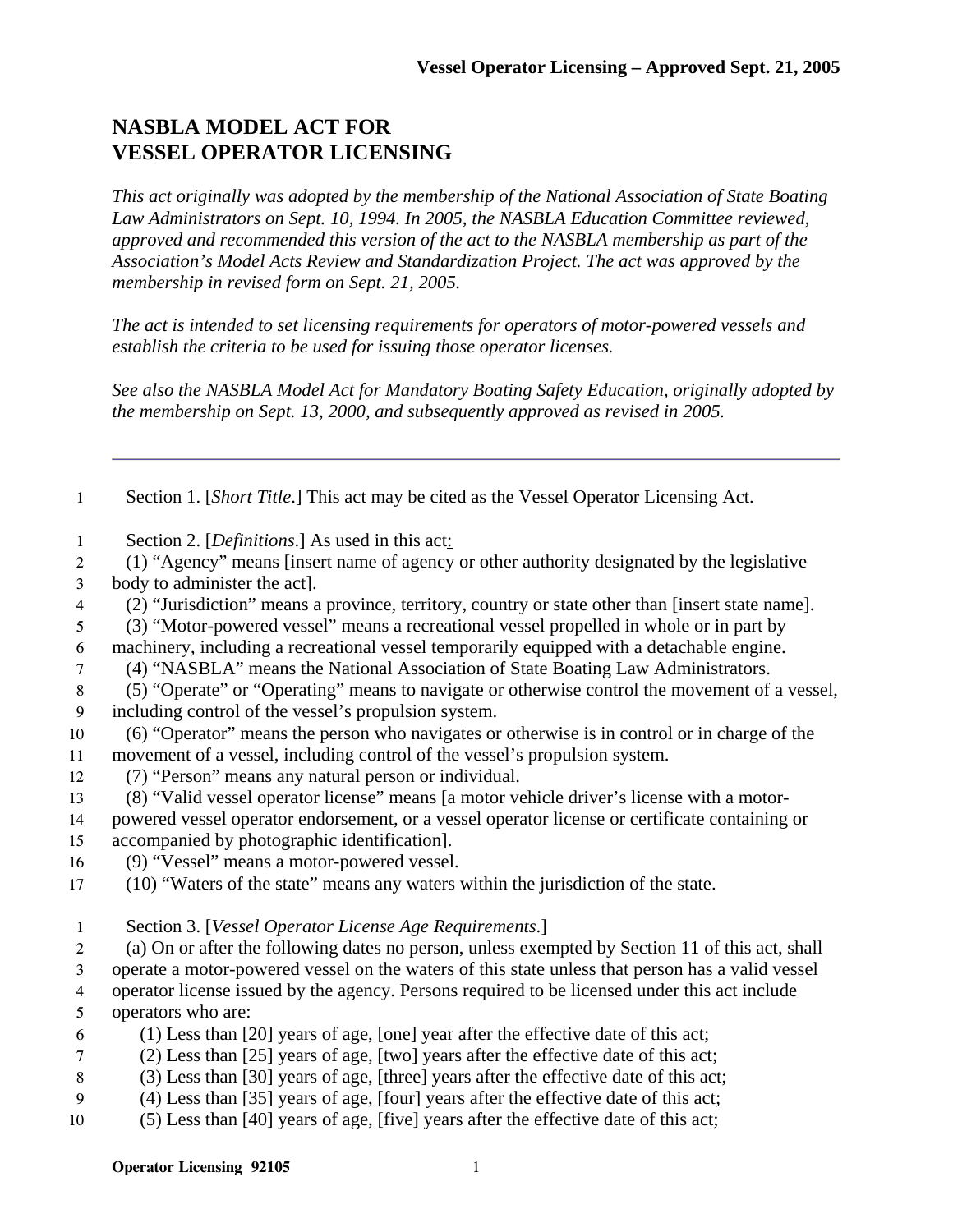## **Vessel Operator Licensing – Approved Sept. 21, 2005**

(6) [40] years of age or older, [six] years after the effective date of this act.

(b) No person under [12] years of age may operate a motor-powered vessel on the waters of this state unless accompanied on-board and directly supervised by a person [18] years of age or

- older who holds a valid vessel operator license or is exempt under Section 11 of this act.
- (c) A person who is a least [12] years of age but less than [16] years of age may operate a
- motor-powered vessel on the waters of this state provided the person possesses a valid vessel operator license and the person is:
- (1) Under the direct on-board supervision of a person [18] years of age or older who holds a valid vessel operator license or is exempt under Section 11 of this act; or
- (2) The person is operating a motor-powered vessel powered by an engine of less than 25 horsepower.
- Section 4. [*Criteria for Issuing Vessel Operator License*.] The agency shall issue a vessel operator license to any person who:
- (1) Has evidence of successful completion of a boating safety course approved by the National Association of State Boating Law Administrators and certified by the state; or
- (2) Has evidence of successful passage of an equivalency examination that tests knowledge of
- safe boating, is prepared and administered by the agency, and has a degree of difficulty equal to
- or greater than that of the examination given at the conclusion of a boating safety course; or
- (2) Possesses a valid master's, mate's, or operator's license issued by the United States Coast
- Guard.

**COMMENTS**: The approved course in safe boating may include those sponsored by the U.S. Coast Guard Auxiliary, U.S. Power Squadrons, American Red Cross, or a state, county or municipality. The agency responsible for issuing the licenses shall maintain a list of approved courses.

- Section 5. [*Compliance; Penalties for Violation*.]
- (a) A person who is operating a vessel on any waters of this state and is required to have a
- valid vessel operator license under the provisions of Section 3 of this act shall present the license to a law enforcement officer upon request. Failure of the person to present the license upon
- request shall constitute a [insert offense and penalty(ies)].
- (b) A person who provides false or fictitious information in any application for a vessel
- operator license; or who alters, forges, counterfeits or falsifies a vessel operator license; or who

possesses a vessel operator license that has been altered, forged, counterfeited or falsified shall be guilty of a [insert offense and penalty(ies)].

- (c) A person who loans or permits their vessel operator license to be used by another person; or who operates a vessel using a vessel operator license that has not been issued to that person; or who permits anyone to operate a motor-powered vessel in violation of the provisions of this act
- shall be guilty of a [insert offense and penalty(ies)].
- (d) The agency may suspend, revoke, or deny a license upon the conviction of the holder for any violation or accumulation of violations as established by this act or regulations promulgated to carry out the provisions of this act.
- Section 6. [*Adoption of Regulations*.] The agency shall adopt requirements that set forth the content of equivalency examinations and the criteria to establish authorized agents. The agency may promulgate regulations to carry out the provisions of this act, including provisions for examinations, issuance of licenses, duplicate licenses, renewals, record keeping, requirements for